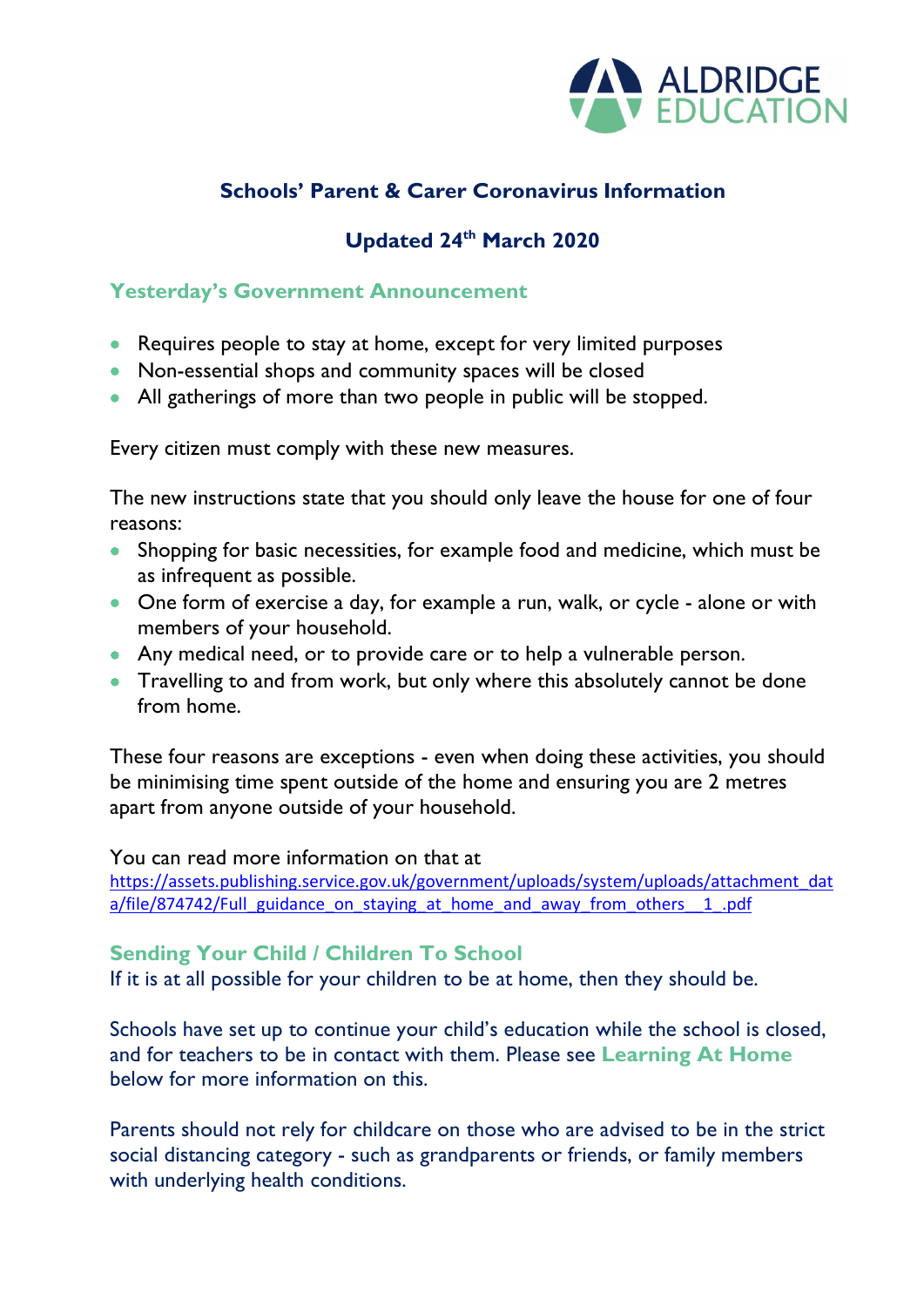

Parents should also do everything they can to ensure children are not mixing socially in a way which can continue to spread the virus. Children should observe the same social distancing principles as adults. Please see **Staying Safe** below.

**IF** your child needs specialist support; or is vulnerable; or has a parent who is a critical key worker

**AND** you are not able to make childcare arrangements that follow the advice above ….

then you should send your child to your school. We have contacted parents with details of school day times and arrangements during the school closure period. These are also on the school's website at [http://www.sudellprimaryschool.co.uk/.](http://www.sudellprimaryschool.co.uk/)

#### **Learning At Home**

All children have been issued with a home learning pack. The home learning packs are age group specific and where relevant contain log on details to our online learning platform, Century.

Throughout the school closure period, we will be posting daily update on our school Twitter and Facebook pages. These updates will contain links to 'live' learning activities as well as a range of other resources you may find useful.

You can find our school accounts at:

Twitter: @Sudell\_Primary

Facebook: @sudellprimaryaldridgedarwen

## **Staying Safe**

The NHS advises:

#### **Do**

 $\checkmark$  Wash your hands with soap and water often – do this for at least 20 seconds  $\checkmark$  Use hand sanitiser gel if soap and water are not available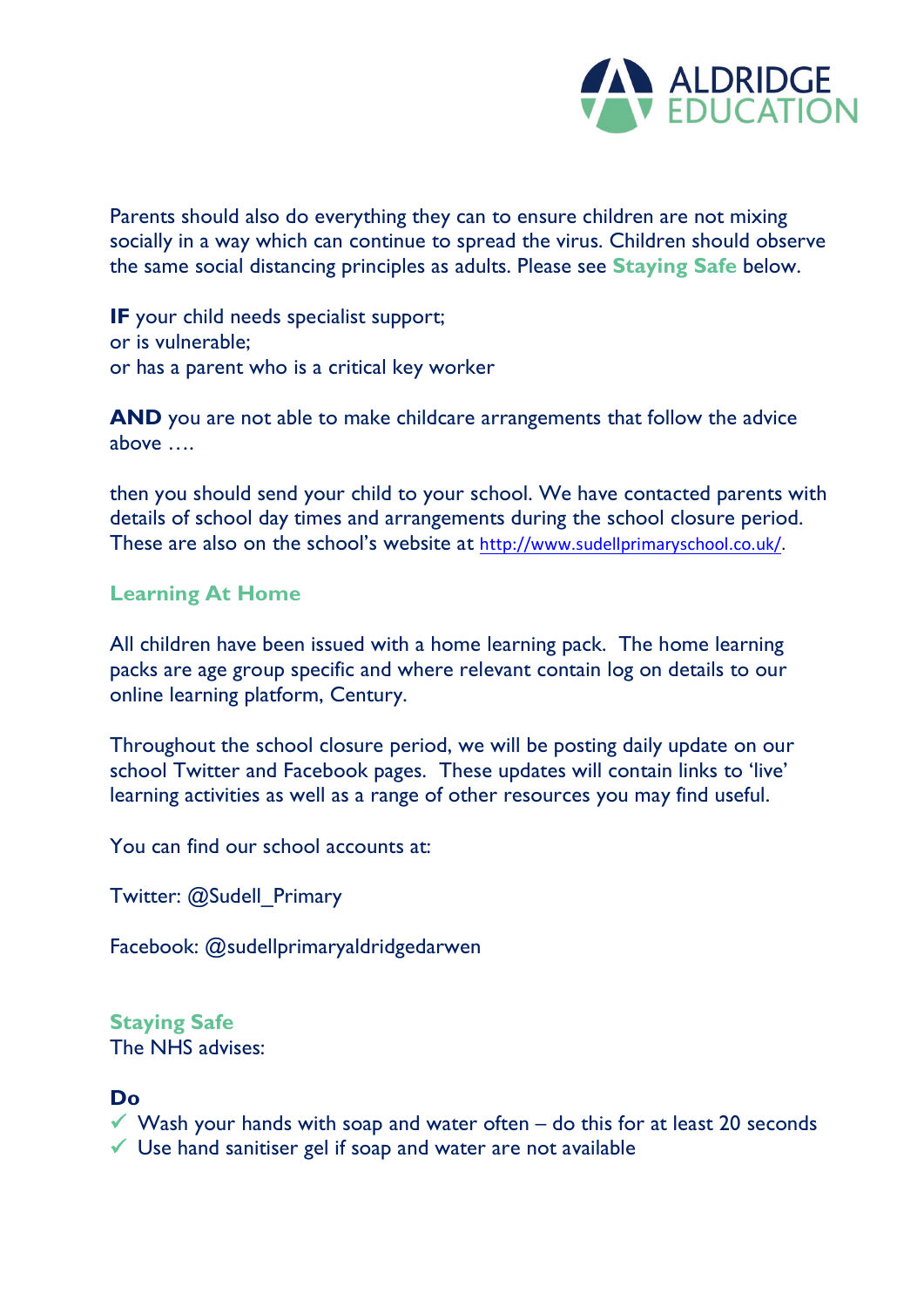

- $\checkmark$  Cover your mouth and nose with a tissue or your sleeve (not your hands) when you cough or sneeze
- $\checkmark$  Put used tissues in the bin immediately and wash your hands afterwards
- $\checkmark$  Stay 2 metres (3 steps) away from other people, if you need to go outside.

## **Don't**

**X** Do not touch your eyes, nose or mouth if your hands are not clean.

#### **Is my child in the group the Government says needs specialist support or is vulnerable?**

Vulnerable children include children who are supported by social care, those with safeguarding and welfare needs, including child in need plans, on child protection plans, 'looked after' children, young carers, disabled children and those with education, health and care (EHC) plans.

#### **Am I or is my husband, wife or partner a Critical or Key Worker?**

The Government has published a full list of roles that are "critical" or "key workers. These are what all schools must follow. It has said that these are:

#### **Health and social care**

This includes but is not limited to doctors, nurses, midwives, paramedics, social workers, care workers, and other frontline health and social care staff including volunteers; the support and specialist staff required to maintain the UK's health and social care sector; those working as part of the health and social care supply chain, including producers and distributers of medicines and medical and personal protective equipment.

#### **Education and childcare**

This includes childcare, support and teaching staff, social workers and those specialist education professionals who must remain active during the COVID-19 response to deliver this approach.

## **Key public services**

This includes those essential to the running of the justice system, religious staff, charities and workers delivering key frontline services, those responsible for the management of the deceased, and journalists and broadcasters who are providing public service broadcasting.

#### **Local and national government**